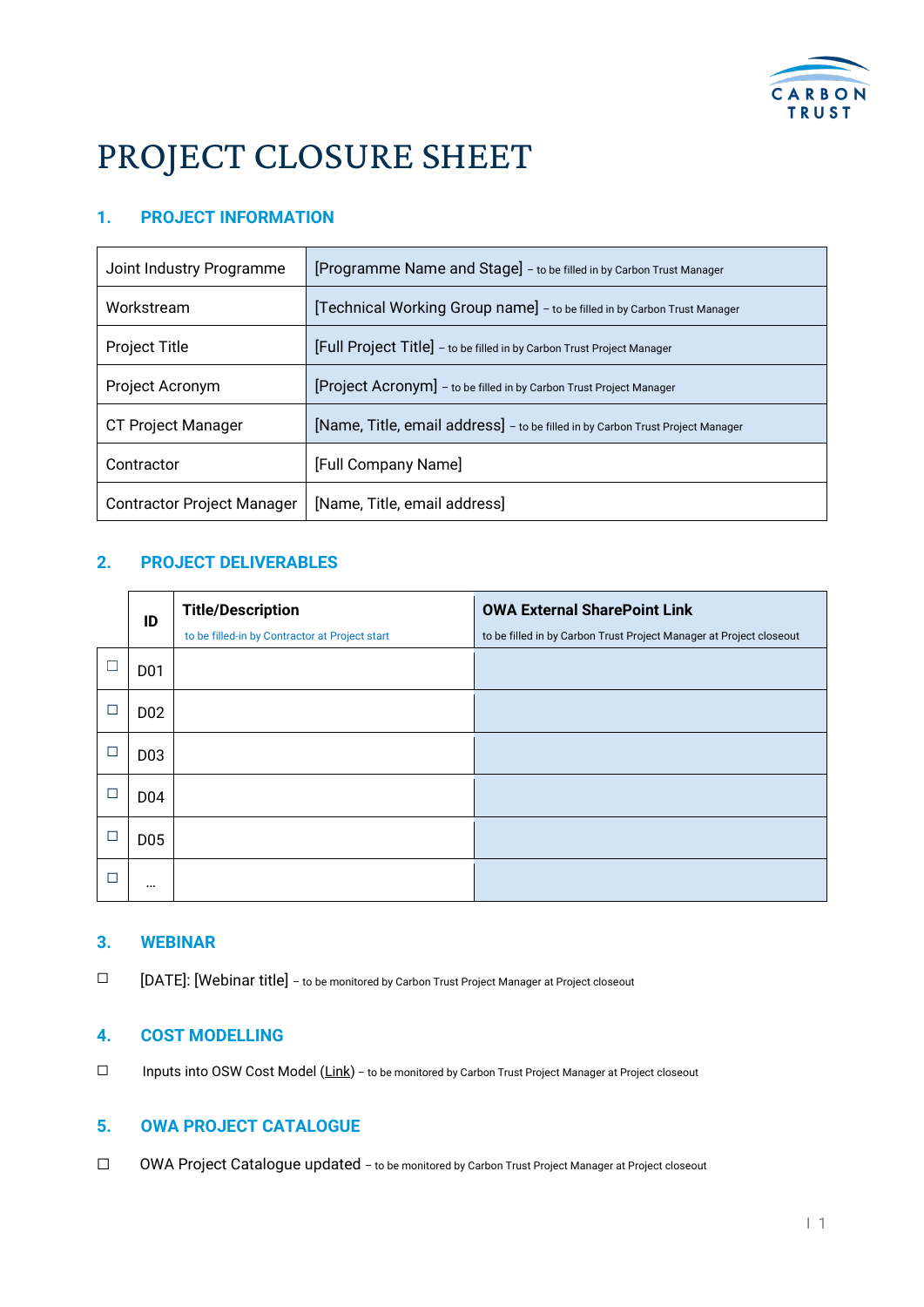

# **KEY CONCLUSIONS**

*To be filled-in by Contractor at Project closeout*

#### **KEY LESSONS LEARNT**

*To be filled-in by Contractor at Project closeout*